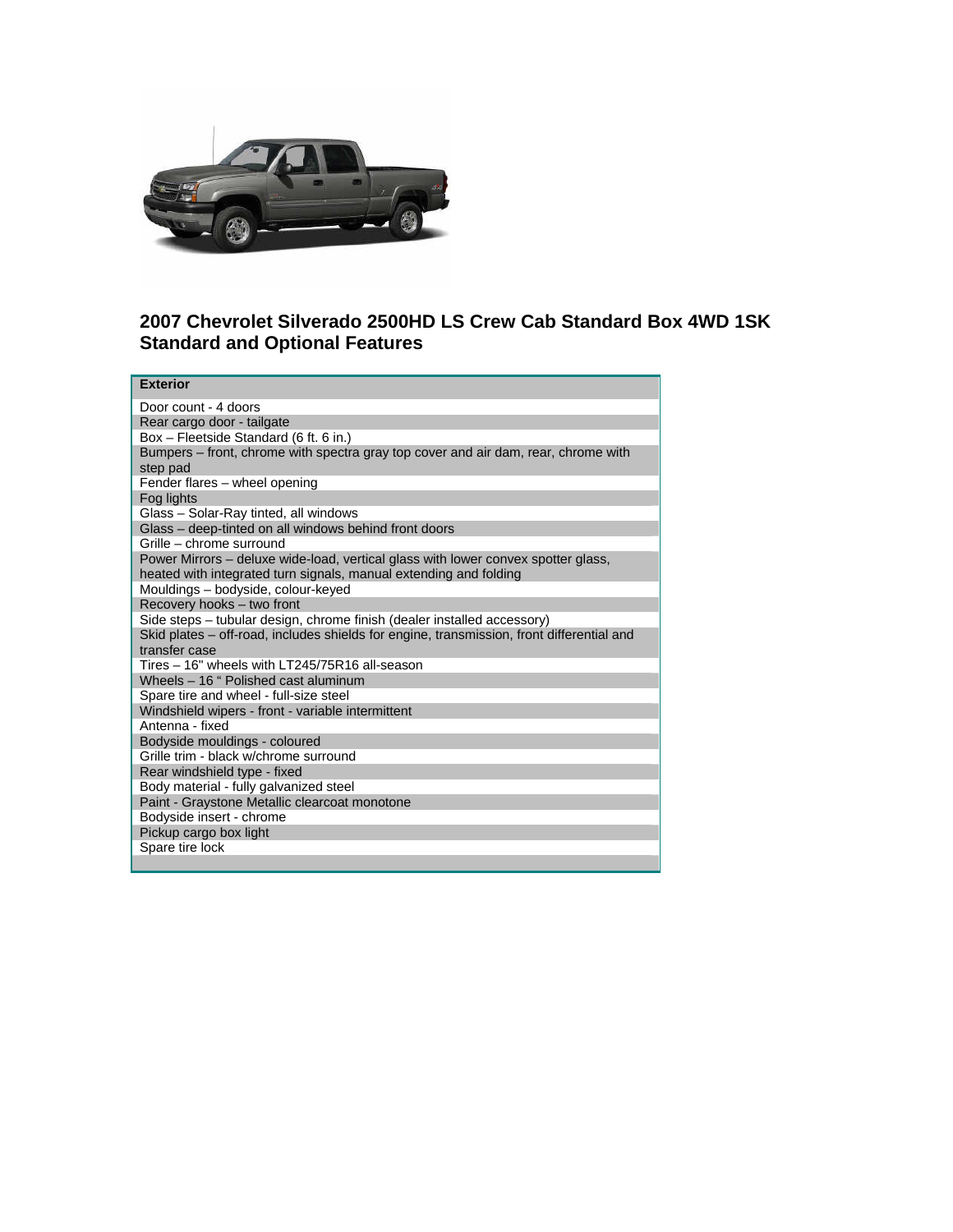| <b>Interior</b>                                                                                                                                          |
|----------------------------------------------------------------------------------------------------------------------------------------------------------|
| Air conditioning - dual-zone, manual climate control, Underseat ducts                                                                                    |
| Console - mini overhead                                                                                                                                  |
| Cruise control - electronic with resume, coast and decelerate/accelerate features                                                                        |
| Cup holders - dual                                                                                                                                       |
| Defogger - electric, rear-window                                                                                                                         |
| Floor covering - colour-keyed carpet and removable vinyl floor mats<br>Instrumentation - analogue, including speedometer, tachometer, voltmeter, coolant |
| temperature, oil pressure, fuel gauge, odometer, trip odometer and engine hour meter                                                                     |
| Instrumentation - Driver Information Centre, comprehensive multi-language system                                                                         |
| that displays numerous vehicle functions with both visual and audible                                                                                    |
| reminders/warnings                                                                                                                                       |
| Mirror - rear-view, electrochromic auto-dimming with compass and exterior                                                                                |
| temperature readouts                                                                                                                                     |
| Personalization features - programs many comfort and convenience features using the                                                                      |
| steering wheel controls, including automatic locking/unlocking, seat position recall,                                                                    |
| perimeter lighting, exit lighting, remote lock/unlock feedback and reverse down of                                                                       |
| exterior mirrors                                                                                                                                         |
| Power outlet - one auxiliary, 12-volt, in addition to cigarette lighter receptacle<br>Retained accessory power                                           |
| Smoker's Package - includes lighter and ashtray                                                                                                          |
| Steering column - tilt adjustable                                                                                                                        |
| Steering wheel - leather-wrapped                                                                                                                         |
| Sunshades - LH and RH padded colour-keyed cloth with extenders; LH with pocket,                                                                          |
| RH with visor mirror                                                                                                                                     |
| Mirrors - visor vanity mirror - passenger                                                                                                                |
| Windows - power front and rear, driver's and front passenger's express-down and                                                                          |
| passenger lock-out feature                                                                                                                               |
| Door trim - vinyl                                                                                                                                        |
| Lighting - map lights - front                                                                                                                            |
| Lighting - dome light - fade<br>Headliner - cloth                                                                                                        |
| Glove box                                                                                                                                                |
| Door bins - dual                                                                                                                                         |
| Gear shift knob trim - plastic/rubber                                                                                                                    |
| <b>Mechanical</b>                                                                                                                                        |
| Brakes - Hydroboost power, 4-wheel disc with 4-wheel anti-lock braking system (ABS)                                                                      |
| Engine - Vortec 6.0L V8                                                                                                                                  |
| Engine - block heater                                                                                                                                    |
| Exhaust system - aluminized stainless steel muffler and tailpipe                                                                                         |
| Steering - power, recirculating ball                                                                                                                     |
| Suspension Tuning - Heavy-duty                                                                                                                           |
| Front suspension - std long- and short-arm independent front torsion bar<br>Front anti-roll bar                                                          |
| Front / Rear shocks - gas-pressurized monotube 36 mm                                                                                                     |
| Rear springs - semi-elliptic 2-stage multileaf                                                                                                           |
| Axle ratio - 4.10                                                                                                                                        |
| G80 Limited Slip (Posi) rear diff                                                                                                                        |
| Battery - heavy duty with run down protection                                                                                                            |
| Drive type - four-wheel                                                                                                                                  |
| Camper & 5th Wheel Trailer Wiring Provisions - Includes 8-wire independently fused                                                                       |
|                                                                                                                                                          |
| wiring harness routed to the front of the pickup box                                                                                                     |
| Trailering Special Equipment Package - heavy-duty, includes weight-distributing                                                                          |
| platform trailer hitch receiver, 8-lead wiring harness with a 7-pin sealed connector                                                                     |
| (includes trailer brake control harness), heavy-duty transmission oil cooler and high-                                                                   |
| capacity air cleaner                                                                                                                                     |
| Transfer case - with electronic push-button controls                                                                                                     |
| Transmission - Heavy-duty 4-speed automatic with overdrive and Tow/Haul mode<br>Transmission Oil Cooler                                                  |
| Lock-up torque converter                                                                                                                                 |
| <b>Electronically controlled Transmission</b>                                                                                                            |
| Transmission fluid temp warning                                                                                                                          |
| Engine Oil Cooler<br>105 amp alternator                                                                                                                  |